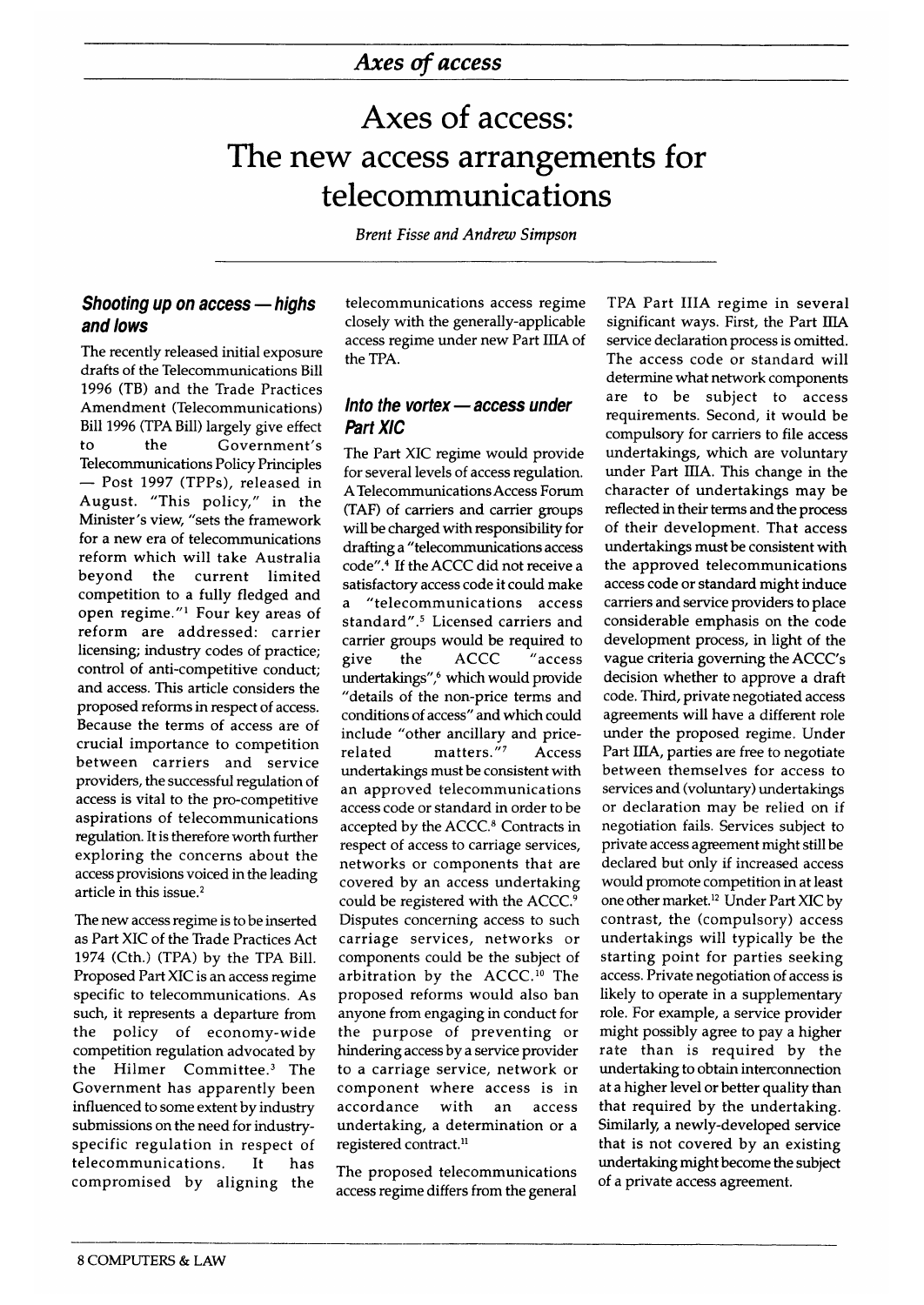# *Axes of access*

# *Into the blender— the new carrler/service provider cocktail*

The Bills do not draw any distinction between "carriers" and "service providers" as to rights of access to "network components" of carriers, the terms of such access or the criteria to be taken into account in determining whether and on what terms access is to be granted.

Although there is a significant difference as between carriers and service providers in relation to the obligation to provide third parties with access, there is no corresponding advantage or preference conferred on carriers in relation to their right to access a third party's network. Indeed, relevant provisions of the TPA Bill refer generically to "service providers" seeking access, adopting the definition of "service provider" in TB s 114 as "a person who supplies or proposes to supply, a carriage service", or "a person who uses or proposes to use a carriage service to supply a content service". As this definition does not exclude a carrier (in terms of TB cl 202), a carrier is treated just like any other service provider seeking access. The Government has taken the view that the present legislative distinction between service providers and carriers may inhibit the development of competition by constraining service providers in the infrastructure they may install and the features and pricing of services they can acquire from carriers.<sup>13</sup>

However, application of the "public interest" criteria under TPA Bill cl 206 might lead to more extensive access rights being granted to carriers and might permit carriers to obtain more favourable interconnection pricing than other service providers.14 It is in the public interest to encourage investment in telecommunications infrastructure. Differential pricing in favour of carriers, which make greater infrastructure investment, would preserve carriers' investment incentives. Differential pricing may also be required by market efficiency: under competition, higher-volume users will generally be offered lower prices.

These issues are the commercial lifeblood of carriers and service providers but the new access regimes introduce uncertainty rather than clarity.

#### *The genie of access*

The term "access" is not defined in detail in either Bill, although comment on this point is solicited by the Department of Communications and the Arts.15 The Commentary on the TB points out, "...the concept of a component covers a diverse range of things..." and "access" may acquire different meanings in relation to different kinds of access to those different things.<sup>16</sup>

It would seem necessary, at least to clarify that access is intended to cover not only matters or things in existence at the time that access is sought, or first provided, but also other matters or things which may be brought into existence by the access provider. This approach would make it clear that the access arrangements apply to database reports and other facilities or services that might need to be developed by the access provider.

The proposed access rights are farreaching in relation to facilities but major limitations apply in respect of services:

- The proposed access rights would effectively allow for network or service unbundling to a low level. For example, "component" includes "any part of the infrastructure of a telecommunications network".17 It is not clear how this will be weighed with infrastructure incentives, assuming those remain a relevant consideration.
- Access could be sought in relation to any aspect of a carrier's higher level services or service functionality that could be brought within cl 111.
- "Content services" would not be subject to unbundling and access obligations.
- The Commentary notes that a provision yet to be drafted will "continue the condition in the

broadband cable direction relating to the general exemption for 'pay television' services from the full force of the post-1997 access policy until 30 June 1999, if warranted following review in 1997... ,"18

#### *Any-to-any connectivity— a minimalist notion*

Clause 116 of the TB would introduce the statutory objective of "any-to-any connectivity", an objective to which the ACCC must have regard, under proposed Part XIC, when considering whether to approve a draft telecommunications access code or to accept an access undertaking.19 "Anyto-any connectivity" would be achieved "...if, and only if, ... for each eligible carriage service that is supplied to an end user ... [t]he outcome is that the end-user who is supplied with a particular eligible carriage service is able to communicate, by means of the service, with each other end-user who is supplied with the same service, whether or not the end-users are connected to the same telecommunications network."20

A ny-to-any connectivity is a minimalist interconnection requirement and is much less favourable than the "equal access" interconnection standards imposed under the current regime. Clause 3 of the Telecommunications (General Telecommunications) Licences Declaration (No 1) of 1991 provides for technical and operational equivalence or comparably efficient interconnection between carriers and does so as a licence condition.

# *The new age of discretions, ACCC style*

There is a fuzzy look about the broad discretions given to the ACCC under the proposed legislation. How they will work out in practice is difficult to predict, but there is no doubt that the ACCC will be a powerful player in the regulatory process and the right to review its decisions will often be more theoretical than real.